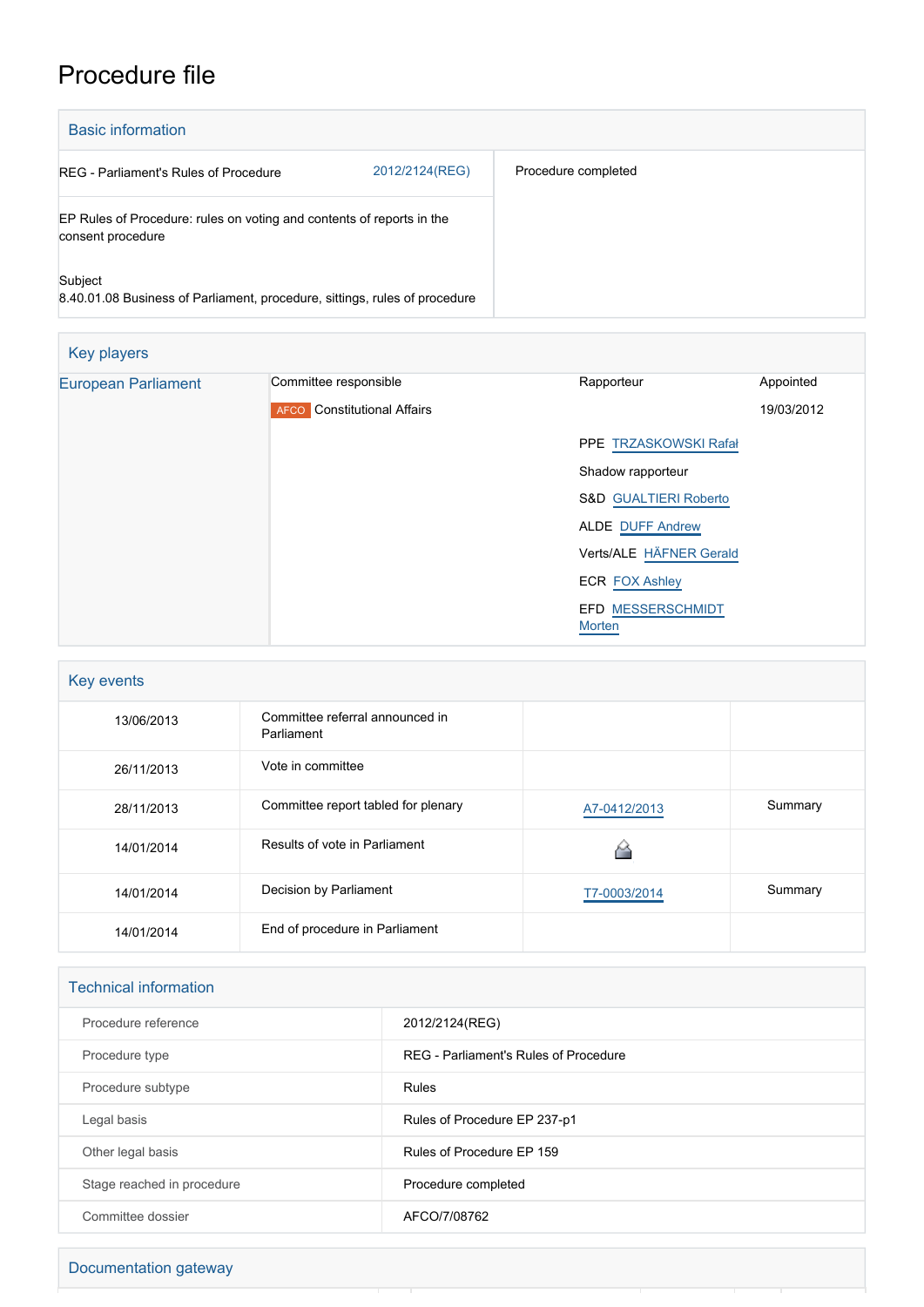| Committee draft report                              | PE506.183    | 07/05/2013 | EP |         |
|-----------------------------------------------------|--------------|------------|----|---------|
| Amendments tabled in committee                      | PE513.393    | 17/06/2013 | EP |         |
| Amendments tabled in committee                      | PE522.877    | 07/11/2013 | EP |         |
| Amendments tabled in committee                      | PE523.012    | 14/11/2013 | EP |         |
| Committee report tabled for plenary, single reading | A7-0412/2013 | 28/11/2013 | EP | Summary |
| Text adopted by Parliament, single reading          | T7-0003/2014 | 14/01/2014 | EP | Summary |

## EP Rules of Procedure: rules on voting and contents of reports in the consent procedure

The Committee on Constitutional Affairs adopted the report by Rafa? TRZASKOWSKI (EPP, PL) on the amendment of Rule 81 of Parliament's Rules of Procedure.

The report deals with the way in which Parliament gives its consent in procedures where it is required pursuant to the Treaties (formerly known as the assent procedure). It proposed amending Rule 81 as follows:

Recommendation of the committee responsible: where Parliament is asked to give its consent to a proposed act, it shall, when adopting its decision, take into account a recommendation from the committee responsible to approve or reject the act. The recommendation shall include citations but not recitals. It may include a short justification, which shall be the responsibility of the rapporteur and which shall not be put to the vote.

Amendments tabled in committee shall be admissible only if they aim to reverse the recommendation as proposed by the rapporteur.

The committee responsible may table a motion for a non-legislative resolution. Other committees may be involved in drawing up the resolution.

Vote: Parliament shall decide on the act requiring its consent by means of a single vote on consent, irrespective of whether the recommendation from the committee responsible is to approve or reject the act. No amendments may be tabled.

An act not obtaining the required majority (or the majority of the votes cast where no majority is indicated therein) shall be deemed to have been rejected.

At the committee level, the committee responsible shall deal with the request for consent without undue delay. If the committee responsible decides not to give a recommendation, or has not adopted a recommendation within six months after the request for consent

has been referred to it, the Conference of Presidents may:

- either place the matter on the agenda for a subsequent part-session for consideration,
- or decide to extend the six-month period in duly substantiated cases.

Suspension clause on the consent of international agreements: where Parliament is asked to give its consent for the conclusion of an international agreement, Parliament may decide, on the basis of a recommendation from the committee responsible, to suspend the consent procedure for no longer than one year.

The Members considered that this clause is very important, in particular: (i) to allow a "cooling off" period in order to avoid the likely rejection of an international agreement; (ii) to require the third country to accomplish certain changes or obligations that Parliament deems necessary to give consent.

## EP Rules of Procedure: rules on voting and contents of reports in the consent procedure

The European Parliament adopted a decision on the amendment of Rule 81 of Parliament's Rules of Procedure on the consent procedure.

The decision deals with the way in which Parliament gives its consent in procedures (formerly known as the assent procedure) where it is required pursuant to the Treaties. It agreed to modify Article 81 as follows:

Recommendation from the committee responsible: Parliament, when adopting its decision, should take into account a recommendation from the committee responsible to approve or reject the act in question. The recommendation should include citations but not recitals. It may include a short justification, which shall be the responsibility of the rapporteur and which shall not be put to the vote.

Amendments tabled in committee would be admissible only if they aim to reverse the recommendation as proposed by the rapporteur.

The committee responsible may table a motion for a non-legislative resolution. Other committees may be involved in drawing up the resolution.

Vote: Parliament would decide on the act requiring its consent by means of a single vote, irrespective of whether the recommendation from the committee responsible is to approve or reject the act. No amendments may be tabled.

If the majority required (or, the majority of the votes cast where no majority is specified), is not obtained, the proposed act shall be deemed to have been rejected.

At the committee level, the committee responsible should deal with the request for consent without undue delay.If the committee responsible decides not to give a recommendation, or has not adopted a recommendation within six months after the request for consent has been referred to it, the Conference of Presidents may: